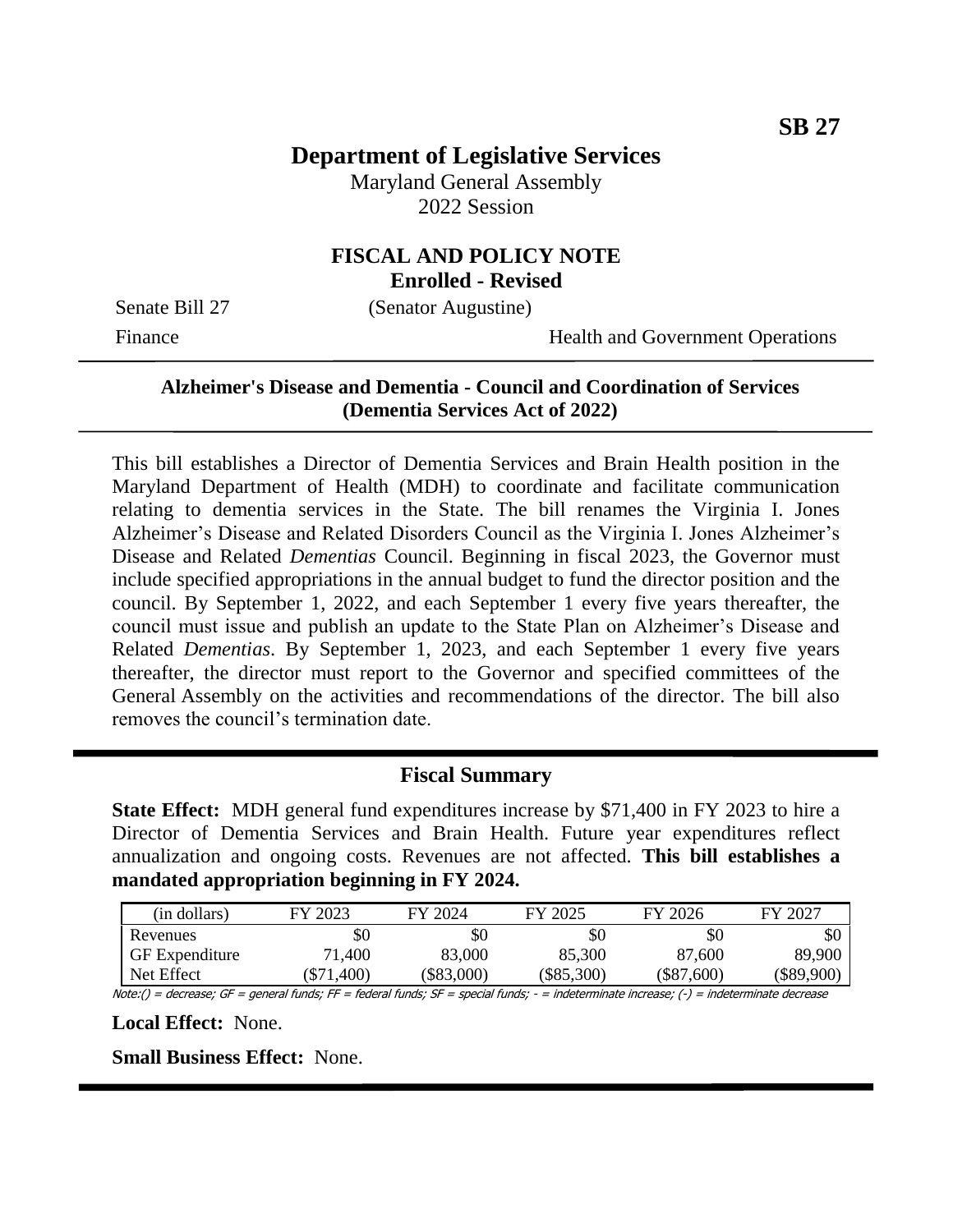# **Analysis**

**Bill Summary:** The director must (1) coordinate MDH's approach to addressing Alzheimer's disease and other forms of dementia and brain health, including through public awareness, prevention, and early detection and diagnosis; (2) staff the council and oversee implementation of the State Plan on Alzheimer's Disease and Related *Dementias*; (3) assess, analyze, and conduct outreach to share cognitive health and dementia-related data; (4) develop and monitor implementation milestones and measurable outcomes to assess progress in achieving the goals laid out in the State Plan; (5) identify efficiencies across State agencies that aid individuals with dementia and their caregivers, and coordinate public and private stakeholder partnerships; (6) apply for grants to enable the implementation of the State Plan goals to reduce the risk of dementia, and to improve the quality of care for individuals with dementia and their caregivers; and (7) carry out other duties relevant to the support of individuals with dementia as may be assigned by MDH. The director must report to the Secretary of Health. The director position is full-time and permanent.

# *Virginia I. Jones Alzheimer's Disease and Related Dementias Council*

The director, with the assistance from the Maryland Department of Aging (MDOA), must provide staff support for the council. The director may request staffing assistance from public health entities with an interest in the duties of the council.

The term of an appointed member of the council is three years. At the end of a term, an appointed member continues to serve until a successor is appointed and qualifies. A member who is appointed after a term has begun serves only for the rest of the term and until a successor is appointed and qualifies. Uncodified language requires the terms of members appointed as of October 1, 2022, to expire as follows: five members in 2024, five members in 2025, five members in 2026, and any other member appointed by the Governor in 2027.

# *Mandated Appropriations*

The Governor must include in the annual budget bill an appropriation to fund the director position and the council, as follows: (1) for fiscal 2023, at least \$71,400; (2) for fiscal 2024, at least \$83,000; (3) for fiscal 2025, at least \$85,300; (4) for fiscal 2026, at least \$87,600; and (5) for fiscal 2027 and each fiscal year thereafter, at least \$89,900.

SB 27/ Page 2 **Current Law:** Maryland's Alzheimer's Disease and Related Disorders *Commission* was established by executive order in 2011 and tasked with making recommendations for a State plan to address the needs of individuals with Alzheimer's disease and related disorders (as well as their families and caregivers). In its December 2012 report, the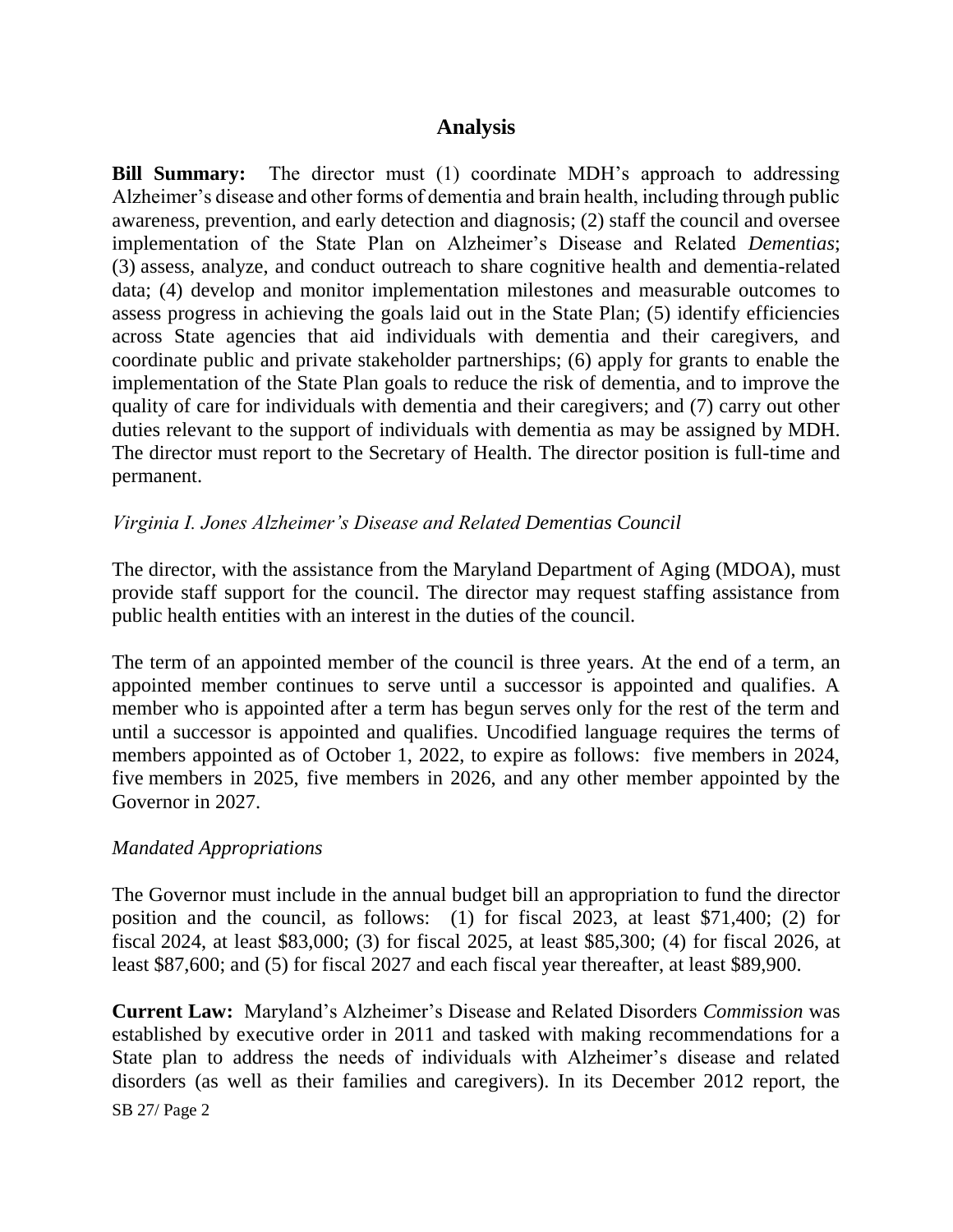commission identified five goals: support prevention and early identification, enhance quality of care, enhance supports for individuals and families, enhance public awareness, and improve data capacity to track progress. The report also indicated that the commission would pursue the establishment of a *permanent* council through the legislative process.

Chapters 305 and 306 of 2013 established the Virginia I. Jones Alzheimer's Disease and Related Disorders *Council* in 2013 for a three-year period. The council released an annual report in 2014, updating the status of the 2012 State plan and reiterating the council's commitment to the goals expressed in the commission's previous report. Chapters 74 and 75 of 2016 subsequently altered the council's membership and extended its termination date to September 30, 2019. Chapters 410 and 411 of 2019 further altered the membership and duties of the council, required the council to submit an [annual report,](http://dlslibrary.state.md.us/publications/Exec/MDH/HG13-3207_2021.pdf) and extended the council's termination date to September 30, 2024.

Chapters 349 and 350 of 2021 require MDH, in partnership with MDOA, the council, and the Greater Maryland Chapter of the Alzheimer's Association, to incorporate specified information regarding cognitive impairment, Alzheimer's disease, and other types of dementia into relevant public health outreach programs to educate health care providers and increase public understanding and awareness.

The council must (1) update the State Plan on Alzheimer's Disease and Related Disorders and advocate for the State Plan; (2) examine the needs for individuals with Alzheimer's disease and related disorders and their caregivers and identify methods through which the State can most effectively and efficiently assist in meeting those needs; (3) advise the Governor and the General Assembly on policy, funding, regulatory, and other issues related to individuals with Alzheimer's disease and related disorders and their caregivers; and (4) develop and promote strategies to encourage brain health and reduce cognitive decline.

The council consists of one member of the Senate of Maryland; one member of the House of Delegates; the Secretary of Health; the Secretary of Aging; the Executive Director of the Alzheimer's Association, Greater Maryland Chapter (or designee); the President of the Alzheimer's Association, National Chapter (or designee); and 15 members appointed by the Governor. MDH, with assistance from MDOA, must provide staff support for the council and may request staffing assistance from public health entities with an interest in the council.

**State Expenditures:** MDH general fund expenditures increase by \$71,353 in fiscal 2023, which accounts for the bill's October 1, 2022 effective date. This estimate reflects the cost of hiring one Director of Dementia Services and Brain Health to coordinate and facilitate communication relating to dementia services in the State and to submit the required report. It includes a salary, fringe benefits, one-time start-up costs, and ongoing operating expenses.